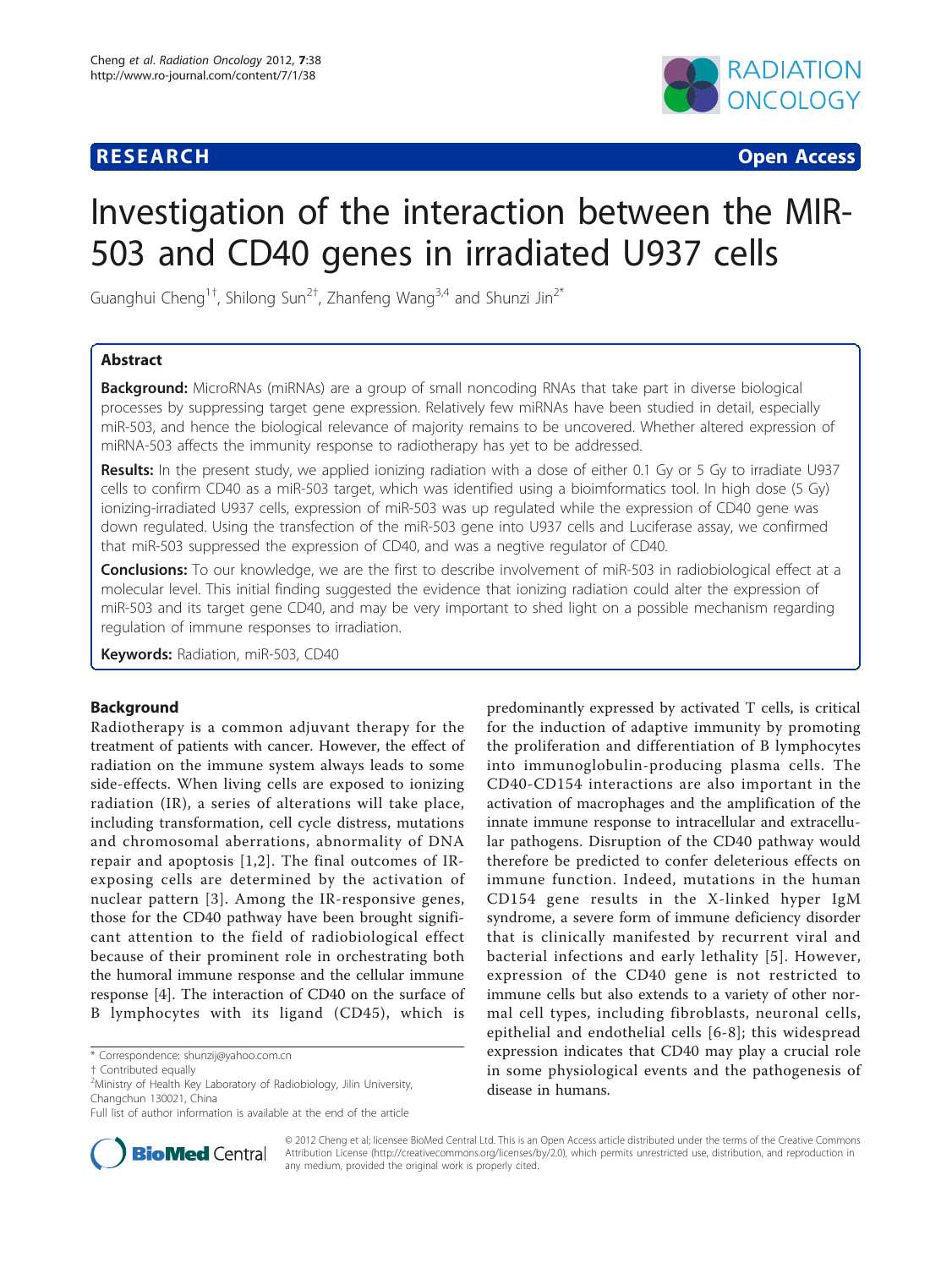Accumulative interest in MicroRNAs (miRNAs) over the past decade has uncovered their importance in several biological processes and has identified disease states with altered miRNA expression. miRNAs, a non-coding RNA family, are 19-25 nt transcripts that play a regulatory role in mRNA translation and degradation. There is a 2-8 nucleotide seed region within each miRNA, which is thought to be critical for target selection [[9](#page-5-0)]. With this seed region, mature miRNAs selectively bind to mRNA recognition elements (MREs) within the 3'-UTR of target mRNAs. Different target genes may have several MREs and therefore be regulated by numerous miRNAs. Relatively few miRNAs have been studied in detail, especially miR-503, and hence the biological significance of majority remains to be uncovered. Microarray analysis is becoming a powerful tool for analysis of gene expression profiles. The comprehensive analysis of microRNA expression patterns in human dermal microvascular endothelial cells (HDMEC) irradiated by 2 Gy x-rays has recently been reported [\[10](#page-5-0)] and showed that the down-expression of miR-503 proberly takes part in the innate response mechanism of the endothelium to radiation. Zhou et al. [\[11\]](#page-5-0) found that miR-503 can regulate metastatic function in hepatocellular carcinoma. Boominathan et al. [[12\]](#page-5-0) reported that tumor suppressors p53, p73 and p63 are very likely to regulate the processing of miRNAs such as let-7, miR-200c, miR-143, miR-107, miR-16, miR-145, miR-134, miR-449a, miR-503, and miR-21, although the precise mechanism of this action is largely unknown.

A number of studies have analyzed the transcriptional regulation of mRNAs and miRNAs in irradiated cells for better understanding of cellular responses to IR [\[13,14](#page-5-0)]. This study was undertaken to apply the Target scan and miRBase Registry program to investigate if function of the CD40 gene can be affected by radiation-induced miR-503 change in U937 cells that are malignant cells derived from human monocytes. The reason for selection of U937 cells as the primary test model was because monocytes could be involved in integrating innate and adaptive immune responses.

# Results

# Upregulation of miR-503 expression in irradiated U937 cells

Following irradiation with either 0.1 Gy or 5 Gy, increased expression of the miR-503 gene was observed in the 5-Gy irradiated cells at 3 hours and afterwards, while reduced expression was observed in 0.1-Gy irradiated cells at 12 hours and afterwards (Figure [1\)](#page-2-0). The altered miR-503 expression in the irradiated U937 cells suggested that miR-503 might play an important role in the response of living cells to radiation.

# Underexpression of the CD40 gene in irradiated U937 cells

To identify a possible target gene of miR-503, we computationally predicted targets using the miRBase Registry program [\[15\]](#page-5-0) and the TargetScan program [[16](#page-5-0)]. This analysis revealed that the CD40 gene might be a target of miR-503. Analysis of gene expression at different time points after radiation showed an inverse correlation in gene expression between CD40 and miR-503; the CD40 transcript was significantly overexpressed in 0.1-Gy irradiated cells as compared with that in 5-Gy irradiated cells (Figure [2A\)](#page-2-0). Western blot analysis showed that CD40 expression also significantly increased in 0.1-Gy irradiated cells as compared with that in 5-Gy irradiated cells (Figure [1B\)](#page-2-0). These results suggest that miR-503 may reduce CD40 expression at both the transcriptional and translational levels.

### CD40 is a target of miR-503

Analysis with the miRBase Registry and TargetScan program showed that miR-503 might interact with CD40. As shown in Figure [3A](#page-3-0), bases 29-35 of CD40 3'-UTR may be the miR-503 target site. Further analysis of the CD40 3'-UTR binding site for miR-503 with cloned 3'-UTR downstream of the renilla luciferase reporter gene confirmed that miR-503 was likely to target the CD40 gene due to the decrement in the renilla activity (Figure [3B\)](#page-3-0). As shown in Figure [4,](#page-3-0) transfection of the miR-503 gene into U937 cells induced inhibition of CD40 protein expression by 45%.

# **Discussion**

In this study, we applied two doses of radiation (0.59 Gy/ min for 5 Gy radiation and 67 cGy/min for 0.1 Gy radiation) to irradiate U937 cells. The CD40 gene was identified as a target of miR-503 using bioinformatic tools and further confirmed by experimental validation. Because a target locus predicted by combination of algorithms may have more functional relevance than that predicted using a single algorithm alone, we analyzed a range of databases. CD40 was listed as a predicted target in both of the target prediction databases interrogated. We have experimentally validated CD40 as a target of miR-503 by showing that overexpression of miR-503 resulted in a decrease of CD40 mRNA expression, protein production and luciferase activity in a reporter system that contains the full length CD40 3'-UTR, suggesting direct targeting by miR-503. We also presented a functional role of CD40 in the signaling pathways induced by radiation and combined this observation with regulation of CD40 by miR-503 to draw a conclusion.

The present results suggest that miR-503 may interact with CD40 and reduce CD40 expression at both the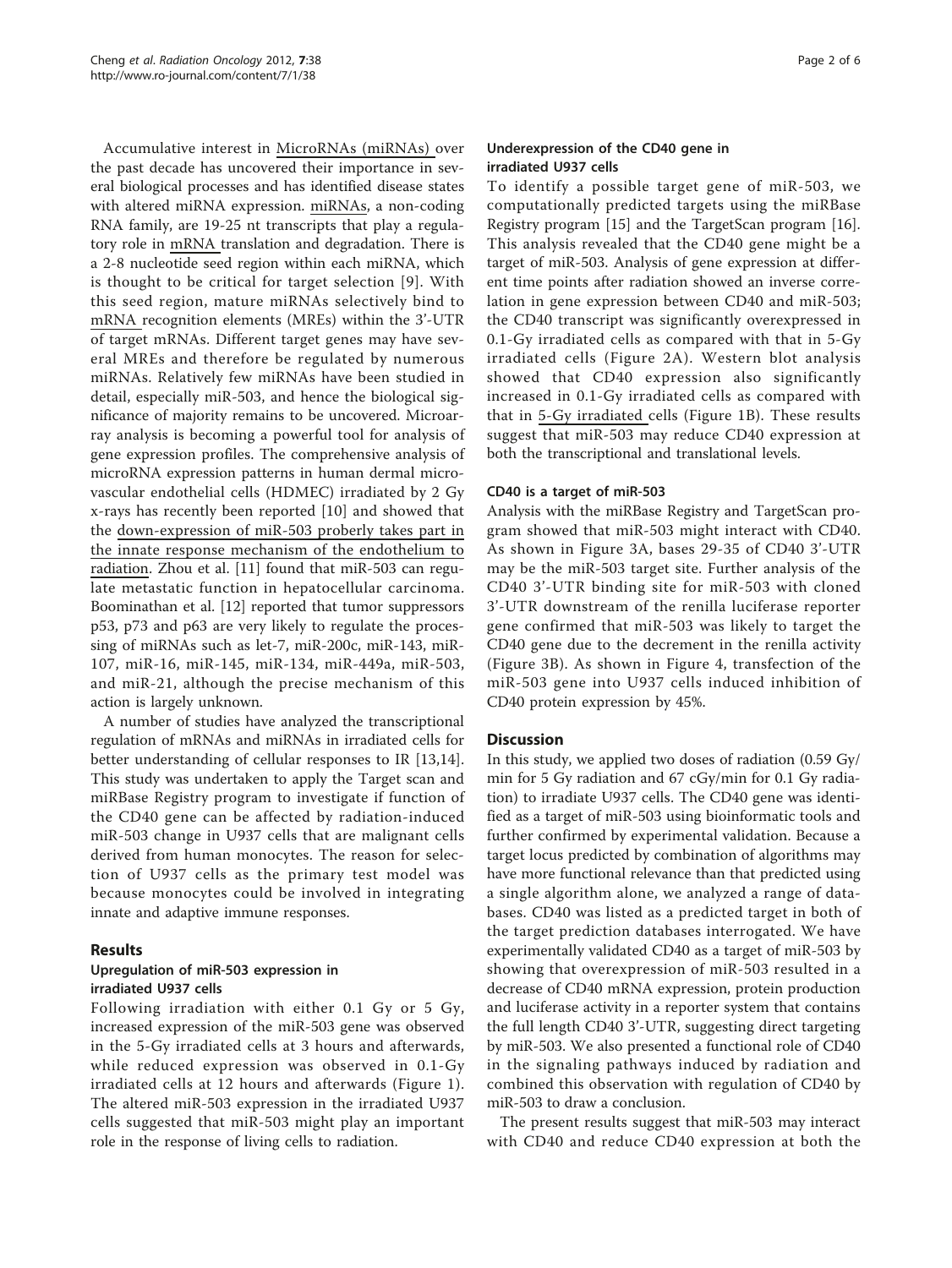<span id="page-2-0"></span>





mRMA expression in irradiated U937 cells at various time points after IR exposure (\*P < 0.01); (B) illustrates the levels of CD40 protein that was examined by western blot in in irradiated U937 cells at various time points after IR exposure; (C) illustrates CD40 protein expression in irradiated U937 cells at various time points after IR exposure( $P < 0.01$ ).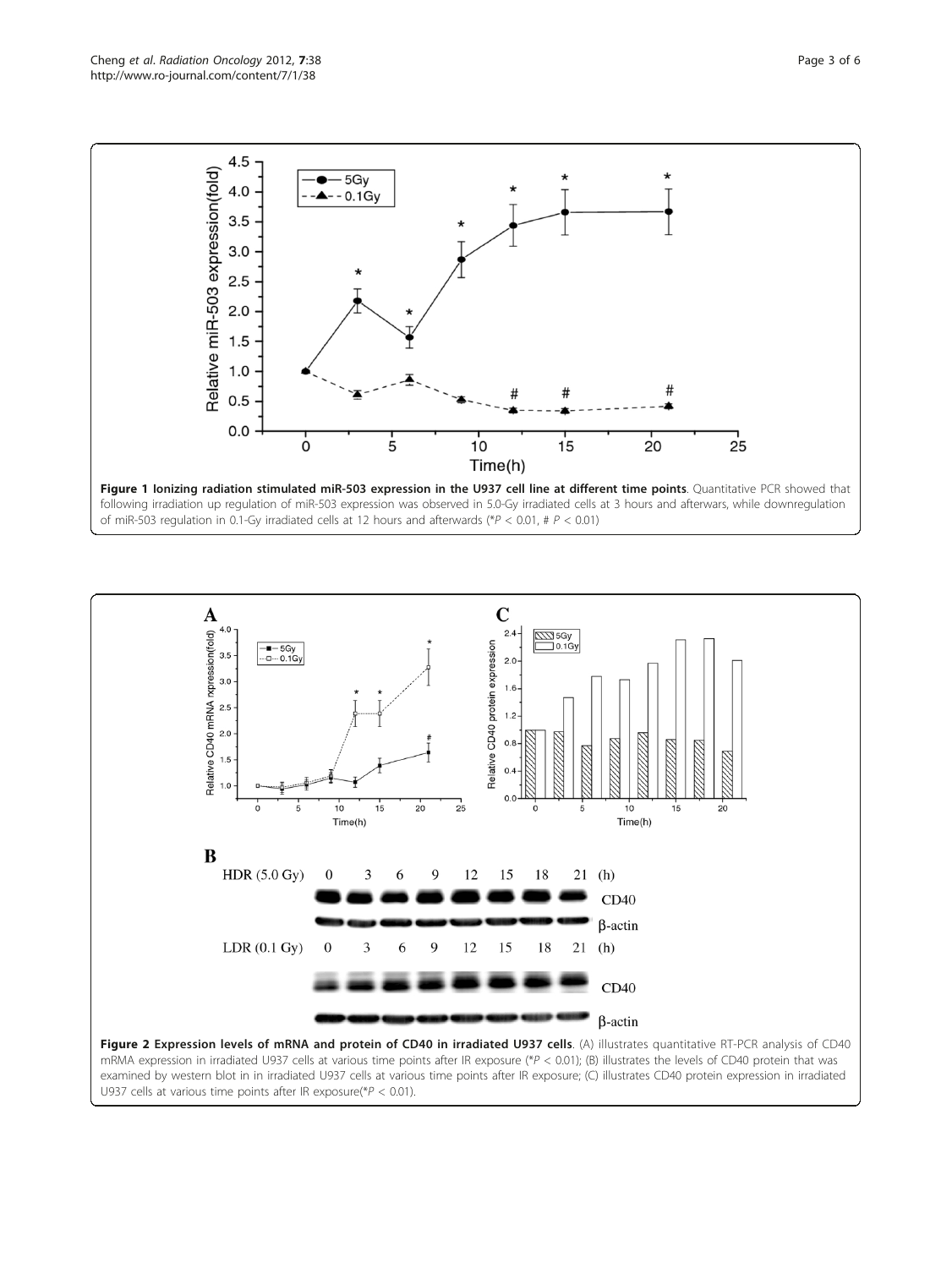<span id="page-3-0"></span>



transcriptional and translational levels. If this were a case, miR-503 could play an important role in the response to ionizing radiation through the inhibition of CD40. Analysis of expression profiling has revealed a pattern of altered miRNA expression in a variety of human diseases. Abnormal expression of a number of miRNAs has been observed in a variety of tumors (e.g., miR-34a, miR-143, miR-145, miR-21) [\[17,18\]](#page-5-0). Several miRNAs are also specifically expressed in some types of cancers [\[19](#page-5-0),[20](#page-5-0)]. Increasing evidence for important roles

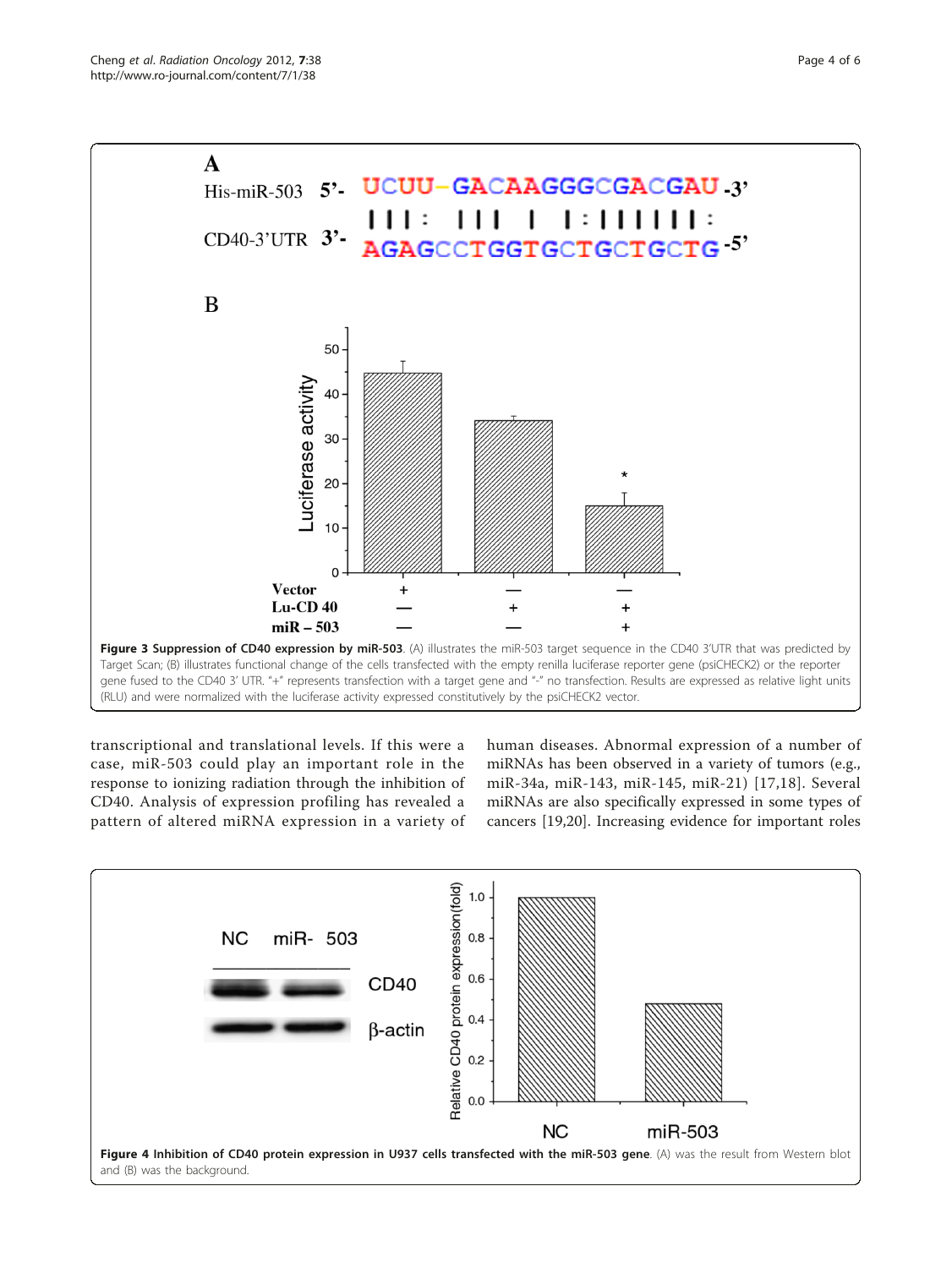of miRNAs in regulating immunity system has been reported [[21-23](#page-5-0)]. The present work gave further evidence that radiation-induced miRNA expression profiles may represent a specific response that can trigger a cascade effect on the immune system. However, this hypothesis needs further investigation.

To our knowledge, we are the first to report the involvement of miR-503 in radiation-induced biological response. In particular, we observed the altered expression of miR-503 that is very likely to act as a negative regulator of the CD40 gene. Our findings have important implications regarding regulation of immune responses to ionizing radiation, which may be useful to improve clinical effectiveness of radiotherapy for the treatment of malignant tumors.

# Conclusions

In high dose (5 Gy) ionizing-irradiated U937 human monocyte cells, expression of miR-503 was up regulated while the expression of CD40 gene was down regulated. Analysis with the miRBase Registry and TargetScan program showed that miR-503 might interact with CD40. Using the transfection of the miR-503 gene into U937 cells and Luciferase assay, we confirmed that miR-503 suppressed the expression of CD40, and was a negtive regulator of CD40. Together, This initial finding suggested the evidence that ionizing radiation could alter the expression of miR-503 and its target gene CD40.

#### Methods

#### Cell culture and irradiation

U937 cells were maintained in RPMI 1640 medium and supplemented with 10% fetal bovine serum, 100 U/ml penicillin, 100 μg/ml streptomycin, and 2 mM L-glutamine. The cultured cells were divided into two groups, the high dose irradiated group and the low dose irradiated groups. The irradiated groups was exposed to radiation of either 0.1 Gy or 5 Gy using a 4-MV linear accelerator (Clinac 4/100, Varian, Palo Alto, CA).

#### Quantitative RT-PCR analysis

Total RNA was extracted from the cell lines using the TRIzol method according to the manufacturer's protocol [[24\]](#page-5-0). Total RNA was reverse transcribed to cDNA using Superscript II reverse transcriptase (Invitrogen) and oligonucleotide primers. Quantitative real-time PCR (RT\_PCR) analysis of gene expression was performed in a 25-ul reaction volume containing cDNA, SYBR Premix Ex Taq (Takara Bio Inc., Shiga, Japan), TaqMan Universal PCR Master Mixture and primers for each gene. Quantitation of miRNAs was carried out using TaqMan microRNA assays (Applied Biosystems, Foster City, CA). The PCR amplification was conducted in reaction mixture using the TaqMan Universal PCR Master Mixture according to the

protocol supplied by the manufacturer. Samples were analyzed with the ABI PRISM 7000 sequence detection system (Applied BioSystems); the specificity of PCR reaction was determined by melting curve analysis at the dissociation stage. Specific primers for the CD40 gene were as follows: 5'-TCTGCACCTGTGAAGAAGGC-3' (forward) and 5'-CACATTGGAGAAGAAGCCGA-3' (reverse); the GAPDH was used as a reference gene and its PCR primers included 5'-GAAGGTGAAGGTCGGAGTC-3' (forward) and 5'- GAAGATGGTGATGGGATTTC-3' (reverse). The relative quantitative method was used for the quantitative analysis and fold change (FC) was used to present data.

#### Western blotting

U937 cells were harvested and lysed at a designed time point of post-radiation; proteins were separated on a SDS/polyacrylamide gel and transferred into a PVDF membrane (Bio-Rad, Hercules, CA). After blocking, the membranes were incubated with the primary antibody, anti-CD40 polyclonal antibody (Santa Cruz Biotechnology, Santa Cruz, CA). The membranes were extensively washed and incubated with a horseradish peroxidaseconjugated secondary antibody (Bio-Rad). The antigenantibody complexes were visualized by West-Q-Chemiluminescent Sub Kit Plus (BIOTANG, Waltham, MA).

#### Constructs and transfection

The precursor of the hsa-miR-503 was amplified from U937 genomic DNA using the primers 5'-CTCGTGG GGAAGGTAGAAGG-3' and 5'-GGGAAAGGGAC-GAGTCCATC -3', and the resulting products were cloned into EcoR1/Not1 restricted pcDNA DEST47 (Invitrogen, Carlsbad, CA). The expression vector for CD40 was kindly provided by Jeong et al. (2009), and the construct was transfected using FuGENE HD (Roche Applied Science, Mannheim, Germany) according to the manufacturer's protocols.

#### Luciferase assay

The 3'-UTR of the CD40 gene was fused to the renilla gene using the XhoI/NotI restriction sites of the psi-CHECK2 vector 4 (Promega). A total of  $8 \times 10$  U937 cells were co-transfected with 30 ng of the indicated vector and 90 ng of the pcDNA DEST47 cloned miR-503 using Fugene (HD, Roche) for 48 h. Luciferase assays were performed using the Dual-Luciferase assay (Promega). Normalization of the Renilla expression was performed using the luciferase gene present on the psiCHECK2 vector.

#### Statistical analysis

All the statistical tests were performed using the SPSS for Windows 11.0 software package (SPSS, Chicago, IL,